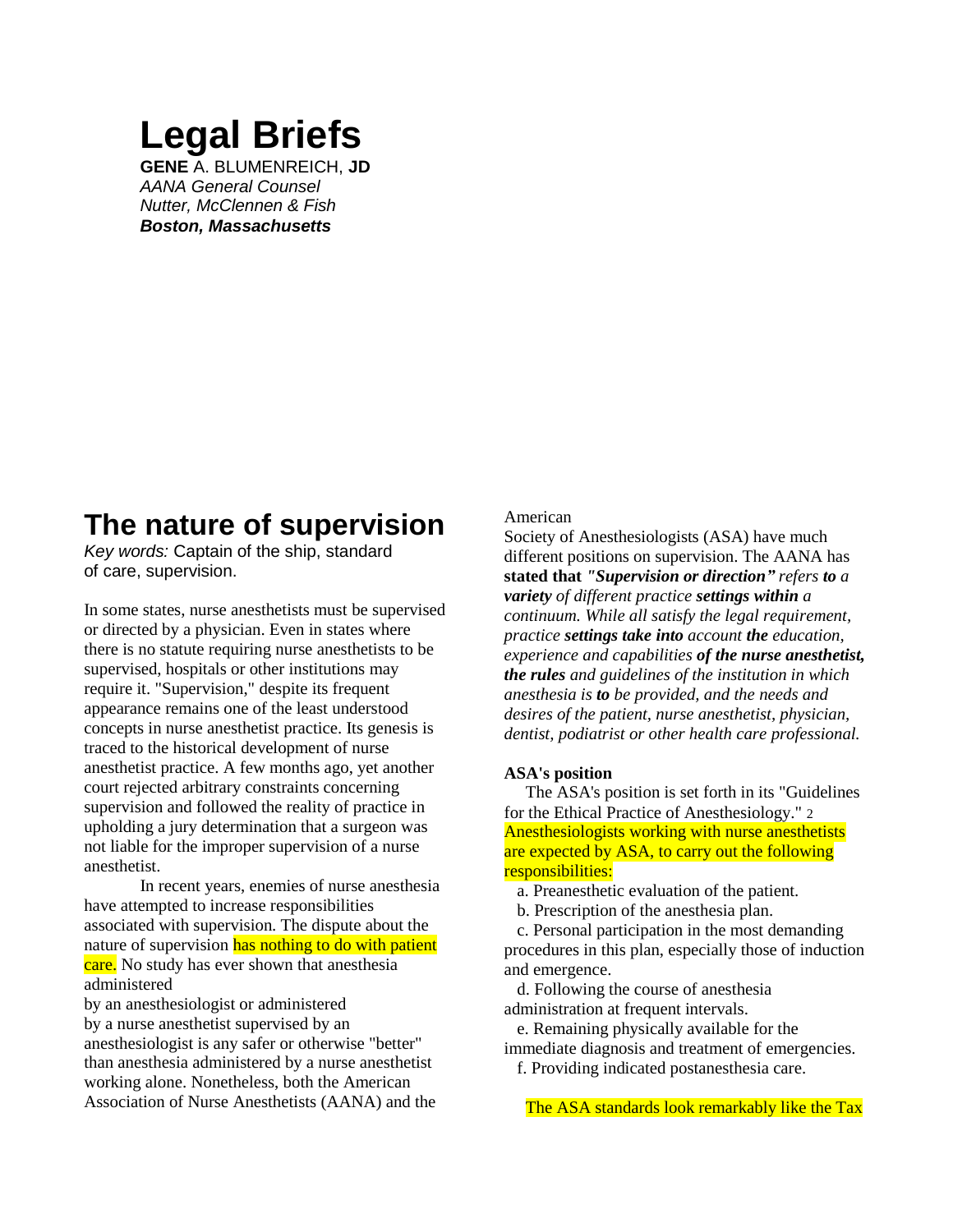# Equity and Fiscal Responsibility Act (TEFRA)

standards which were adopted in 1982 to determine when a CRNA was "medically directed." Although it may appear that TEFRA supports the ASA position, such a conclusion **would be incorrect.** The TEFRA requirements are for reimbursement purposes only and, even then, only if the anesthesiologist is to be reimbursed at the same rate as if the anesthesiologist had personally performed the procedure. The Health Care Financing Administration (HCFA) will reimburse anesthesia services provided by a nurse anesthetist whether or not the nurse anesthetist is medically directed by an anesthesiologist and whether or not the supervising anesthesiologist performs the TEFRA conditions.

 While the words may be the same, there is a vast difference between a level of supervision which entitles an anesthesiologist to be paid as if he or she administered the service himself or herself and a level of supervision needed to satisfy certain state licensing requirements that there be physician involvement when anesthesia is administered. Nonetheless, ASA has attempted to maintain that "ethical anesthesia" requires that an anesthesiologist evaluate the patient, be present for induction, and perform the remainder of the steps outlined above.

#### **Standards adopted by JCAHO**

 The Joint Commission on the Accreditation of Health Care Organizations (JCAHO) has adopted standards for supervising anesthesia care which are quite different from the ASA's requirements. JCAHO standards require that anesthesia care for each patient is provided directly by a licensed independent practitioner or by an individual who is "directed or supervised" by a licensed independent practitioner. A JCAHO publication explains: *"The standards do not require that a supervising, licensed independent practitioner (for example, surgeon or obstetrician) have privileges to administer anesthesia, but the practitioner must be capable of reviewing the results of the preanesthesia evaluation, of determining that the patient is an appropriate candidate to undergo the planned anesthesia* (SA.1.5.2), *and of determining that the patient can be discharged* (SA.1.5.6)." 3

#### **Some history**

Nor does history support the ASA's restrictive position. What was meant by "supervision" when nurse anesthetist statutes were originally enacted? Even in the early days of

anesthesia, nurse anesthetists, being bright and capable, rapidly became more adept at anesthesia than the physicians "supervising" them. Consider three nurse anesthetists (these examples are derived from Virginia Thatcher's book, *History of Anesthesia with Emphasis on the Nurse Specialist,* and the historic notion of supervision. Thatcher found the first group of nurse anesthetists to be Catholic sisters and she reported an interview with a Sister Secundina Mindrup, CRNA, who had developed a timing device for administering a mixture of ether and chloroform depending on how much relaxation was required: "a decade of prayers on her rosary and it was time to give a little more." 4 Is it likely that the physician "supervising" Sister Secundina would have told her to give anesthesia by timing it with her prayers?

Alice Magaw, the famous nurse anesthetist at the Mayo Clinic, devised her own method of administering open-drop chloroform and ether anesthesia superior to virtually anything that was being used at the time. Physicians came to Mayo to learn *her* methods. It is obvious that the physicians who admired her work could have added little to her methods or safety through "supervision." Finally, George Crile, MD, wrote that Agatha Hodgins had learned to skillfully adjust dosages based on her experience and experimentation with anesthetic agents.

Thus, historically, those who supervised nurse anesthetists acknowledged that nurse anesthetists were more knowledgeable, got better results, and had better techniques than the "supervisors." It was not necessary that Dr. Crile be able to administer anesthesia to "supervise" Agatha Hodgins, CRNA. Being the bright and dynamic woman that she was, it was obvious that after a relatively short period of time of specialization Agatha Hodgins would clearly know more about anesthesia than Dr. Crile. Yet, under the statutes then being adopted, it was understood that Dr. Crile was "supervising" Agatha Hodgins. ASA's requirements for medical direction were never what licensing laws contemplated by "supervision." Physicians provided some medical input but they were not expected to control the anesthetic process.

In contemporary times, the dispute between AANA and ASA has raged for many years. Since the issue involves the meaning of "supervision" in laws and statutes, it can be assumed that the courts would be involved. However, it has been difficult to find cases in which a court reviews these issues. Licensing and regulatory bodies permit healthcare wide latitude. Since the practice of nurse anesthetists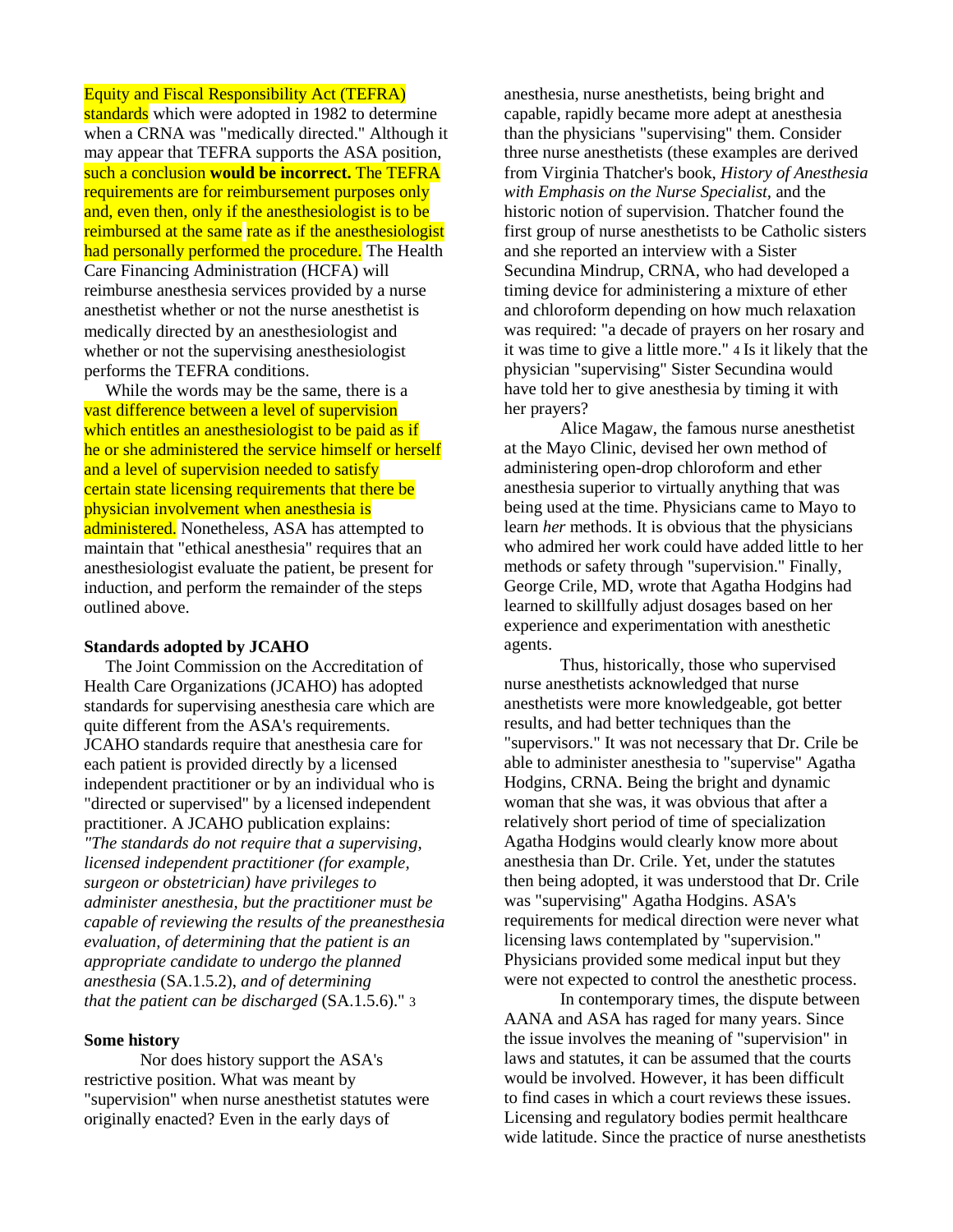working directly with surgeons is so well accepted, regulatory procedures involving supervision of nurse anesthetists rarely come to court. Similarly, issues of supervision seldom arise in malpractice cases. Nurse anesthetists are expected to administer anesthesia with the same quality and results as anesthesiologists. Thus, most anesthesia malpractice cases are decided on the basis of the standard of care rather than the level of supervision. A surgeon's liability is usually based on whether the surgeon controlled or had the right to control the procedure which gave rise to the negligence. Cases based on a claim that the surgeon failed to carry out some obligation to supervise are rare. Consequently, it is "news" that the Mississippi Supreme Court recently had an opportunity to discuss supervision in a decision upholding a jury verdict in favor of a surgeon working with a nurse anesthetist.

#### *Starcher v Byrne*

In *Starcher v Byrne,* 687 So. 2d 737 (Mississippi, 1997), a patient was admitted to a hospital to correct a ventral hernia. Anesthesia was administered by a CRNA employed by an anesthesiologist. As the CRNA began induction, the surgeon received an emergency page. He went into the hallway outside the operating room, but, in compliance with hospital policy, remained within the operating suite to answer the page while the CRNA induced the patient. The nurse anesthetist had trouble inducing the patient. When the surgeon returned, he and the nurse anesthetist determined that the patient was suffering from a bronchospasm. Based on their diagnosis, the operating team conducted emergency treatment. Due to the patient's condition, her heart rate began to fall rapidly. The surgeon successfully administered cardiopulmonary resuscitation to the patient and she was stabilized. However, as a result of her inability to breathe and the failure of her heart to adequately pump blood to all regions of her body, specifically her brain, for several minutes, the patient suffered brain damage resulting in decreased intellectual and physical capacity. The patient remained comatose for several days following the incident.

The plaintiffs (the patient and her husband) brought suit against the surgeon contending that he was negligent because he was not present in the operating room at the induction of anesthesia by the nurse anesthetist. They contended that the standards of practice for nurse anesthetists required that a CRNA work under the direction of and in the physical presence of a licensed physician. Because the nurse anesthetist's employer, the

anesthesiologist, was not in the operating room or even at the hospital, the plaintiffs claimed that the surgeon was in charge of the operating room. Therefore, his failure to be present at the induction of anesthesia constituted a breach of the standard of care. At trial, the jury returned a verdict in favor of the surgeon. The plaintiffs appealed, claiming that the jury's verdict was contrary to the weight of the evidence and that the surgeon's absence from the operating room should mean that he was liable because he failed to properly supervise the nurse anesthetist.

 Mississippi does not have a statute on nurse anesthesia practice. The Mississippi Board of Nursing requires that nurse practitioners, which includes nurse anesthetists in Mississippi, practice in a collaborative/consultative relationship with a licensed physician or dentist. Interestingly, the Mississippi Supreme Court never mentioned licensing requirements in its decision. Instead, the case was decided based on practice standards and legal doctrines concerning tort liability. The Supreme Court of Mississippi upheld the jury verdict and dismissed the appeal. Basically, the Supreme Court held that the standard of care did not require the supervising physician to be in the operating room while anesthesia was being induced.

## **Judge disagrees with decision**

 The decision in the *Starcher* case was not unanimous. One of the judges did not agree with the majority and wrote his own opinion. His dissent is interesting because it gives us a hint of what the arguments were on the other side. Those arguments are quite familiar to nurse anesthetists. The dissenting judge quoted a well-known legal work: *"In most states, surgeons may be found liable for the failure to supervise a nurse anesthetist or vicariously liable for a nurse anesthetist's negligence.*8 Am.Jur. Proof of Facts 2d, Surgeon's Failure to Exercise Supervision and Control over Anesthetist § 1,6 (1976). *Such liability is usually predicated upon the captain of the ship doctrine... That the surgeon is captain of the ship does not expose him to unfettered liability for the acts of all personnel in the operating room. Rather, at least one court has found that the 'vital test' is whether the surgeon has the right to control the employee. Harris v Miller,* 103 N.C.App. 312, 322, 407 S.E.2d 556, 562 (1991). *In...* [this case]..., *the issue of whether* [the surgeon] *had the right to control* [the nurse anesthetist] *was a proper matter for the jury to consider."*